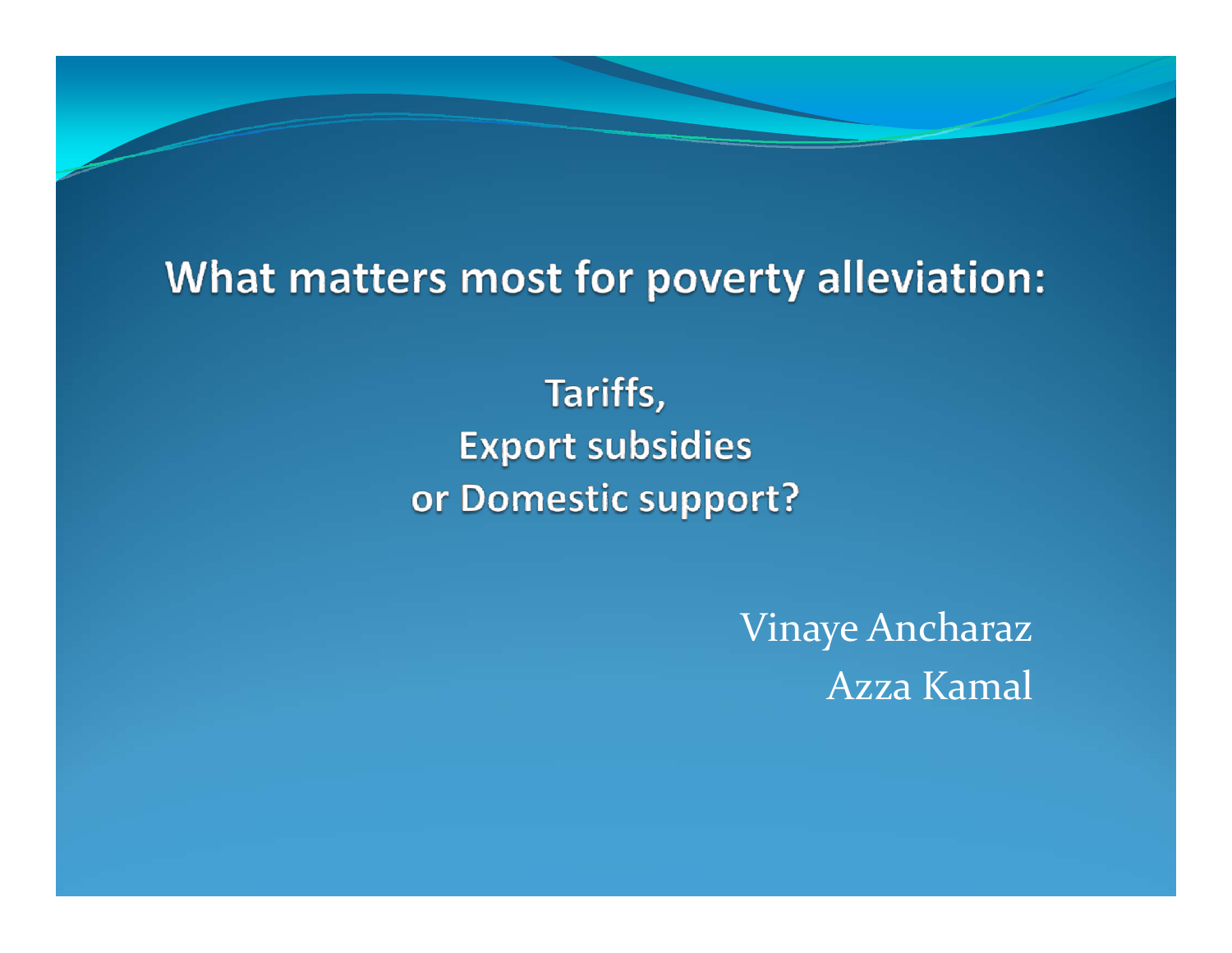# **Introduction**

### • Motivation

- The "development" dimension in the Doha Round
- Developing countries willing to trade off concessions in NAMA against industrial‐country trade liberalization in agriculture
- 3 pillars of agric trade liberalization: Domestic support, Export subsidies and Tariffs
- What matters most for poverty alleviation in developing countries?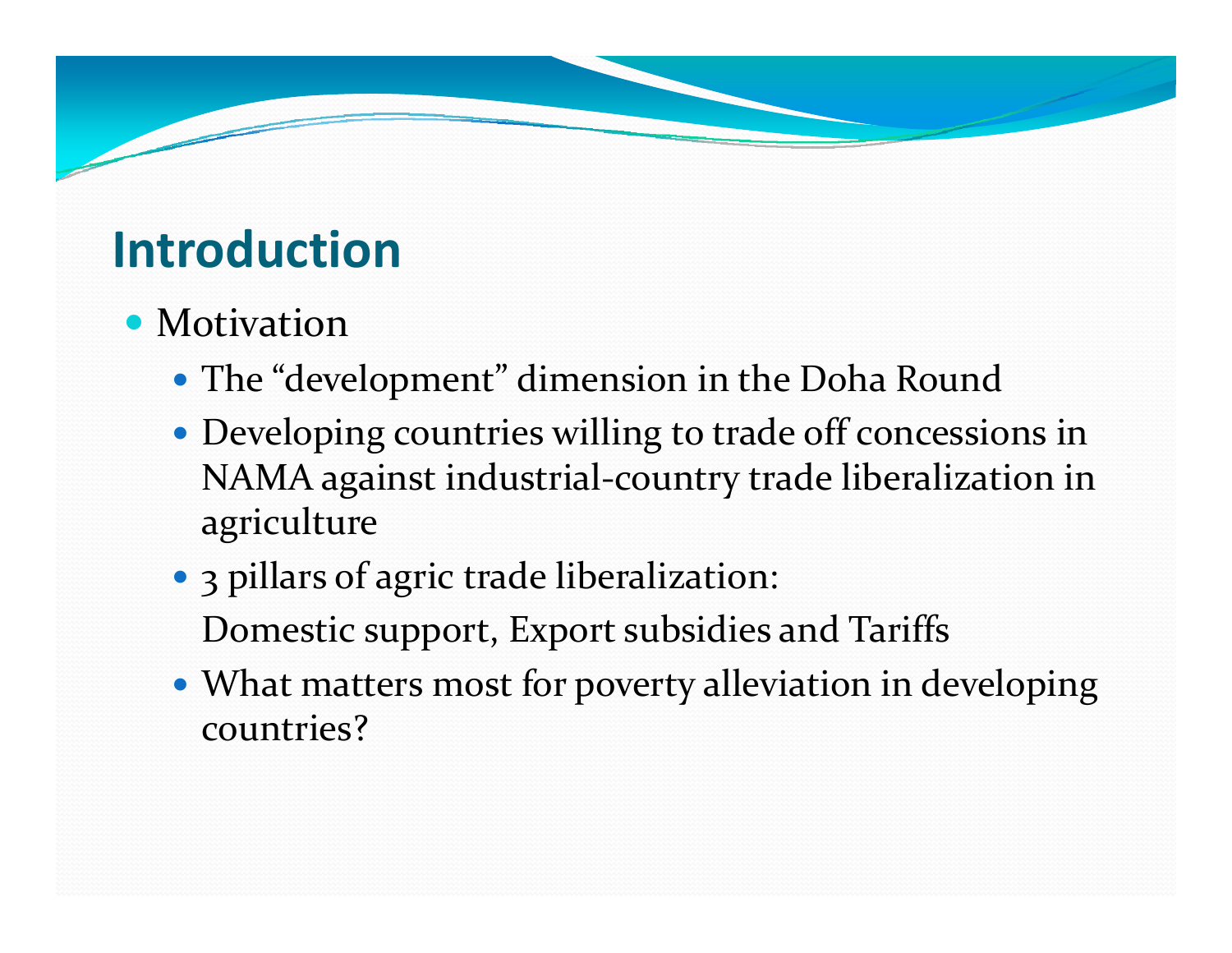# **Simulation**

- Simulate separately the poverty impacts of elimination by developed countries of domestic support, expor<sup>t</sup> subsidies and tariffs in the agricultural sector
- GTAP Trade and Poverty model with standard closure
- Shocks file

Shock to("CropsF","Rich") <sup>=</sup> rate% ‐<sup>100</sup> from file to.shk; !! Shock tfd(TRAD\_COMM,AGRI\_COMM,"Rich") = rate% -100 from file tfd.shk; !! Shock tfm(TRAD\_COMM,AGRI\_COMM,"Rich") = rate% -100 from file tfm.shk; Shock tms(AGFD\_COMM,REG,"Rich") <sup>=</sup> rate% ‐<sup>100</sup> from file tms.shk; Shock txs(AGFD\_COMM,"Rich",REG) <sup>=</sup> rate% ‐<sup>100</sup> from file txs.shk;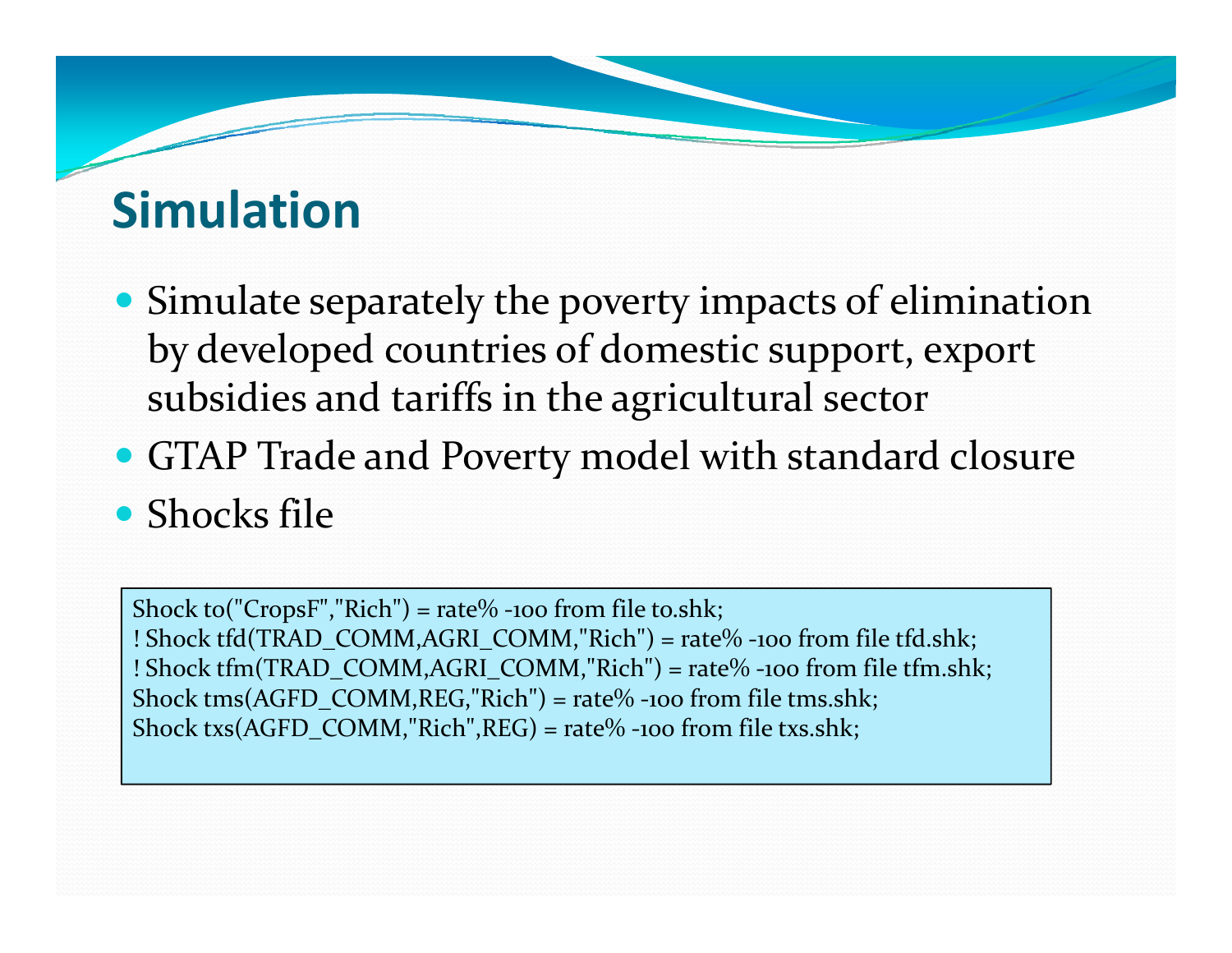### **Terms of Trade Effects**

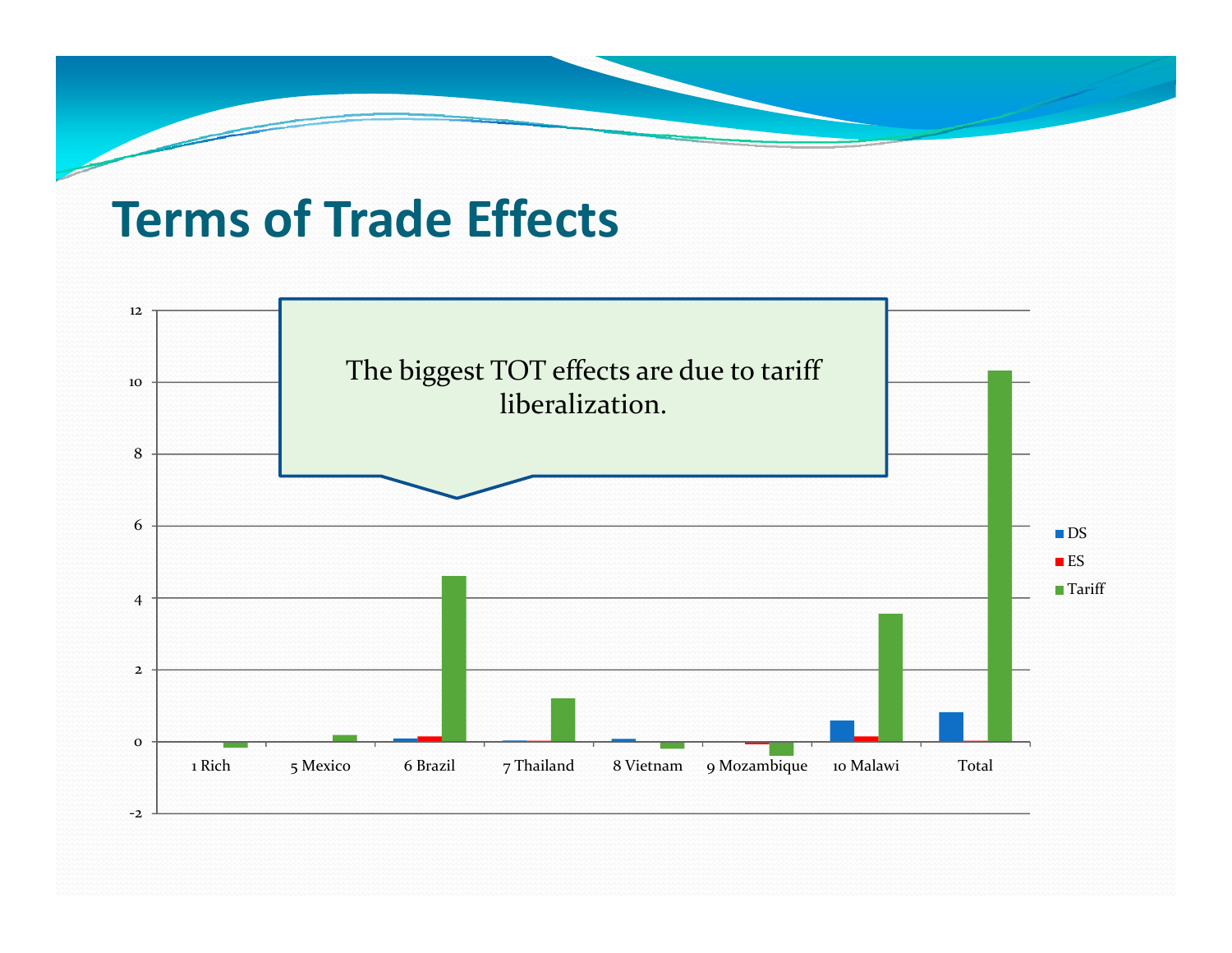## **Effects on Private Household Welfare**

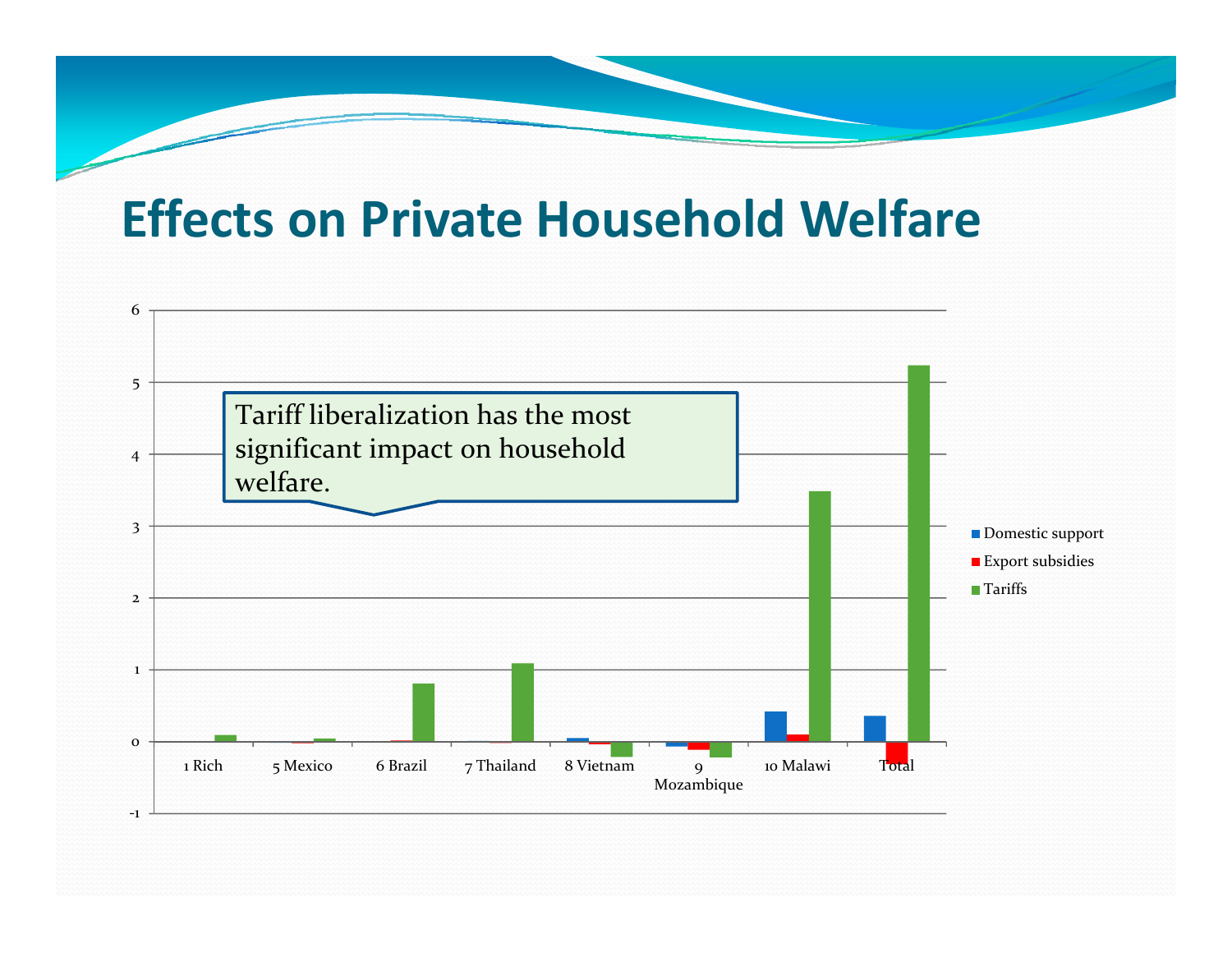## **Change in Poverty Headcount**

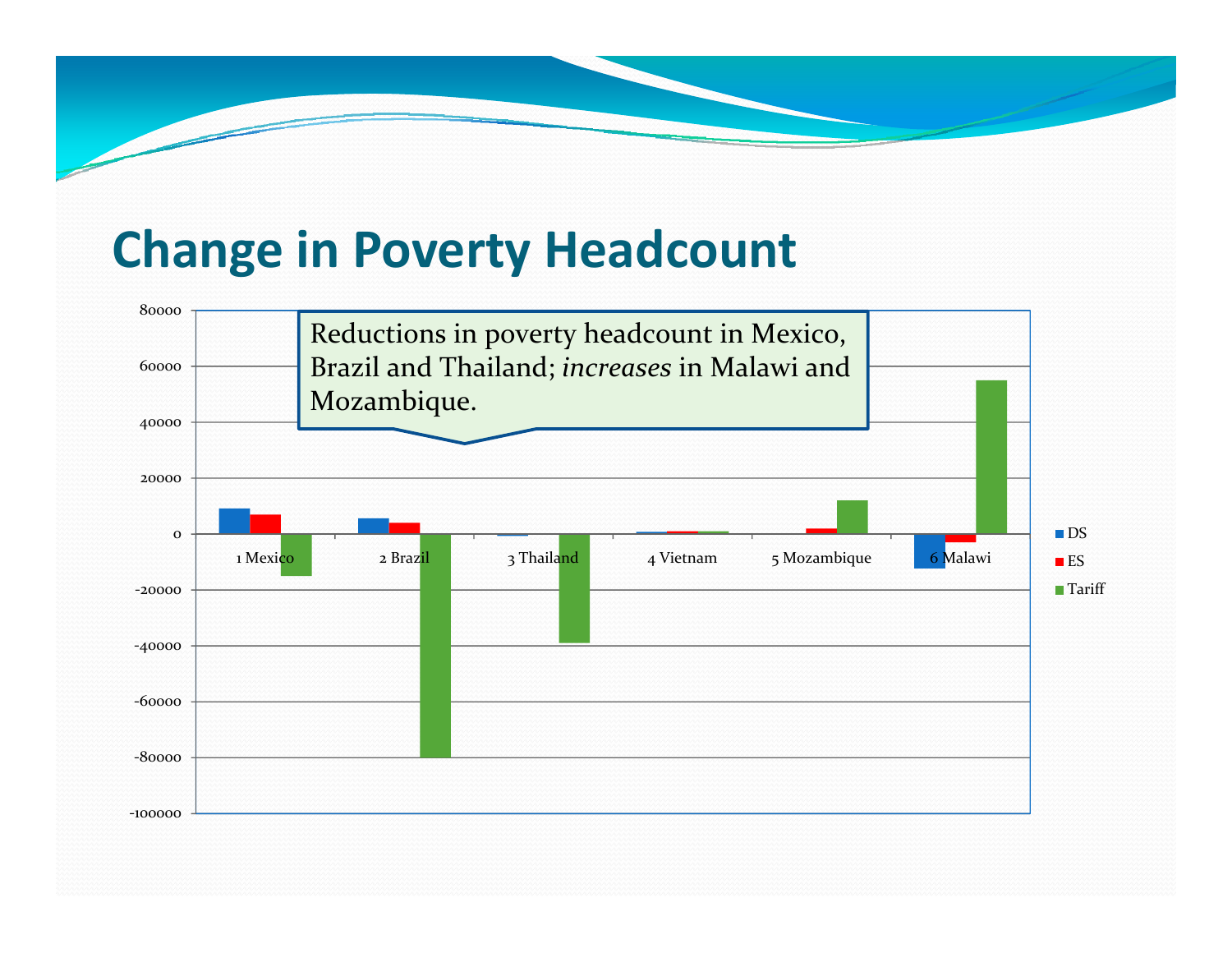## **Comparison of Tariffs**

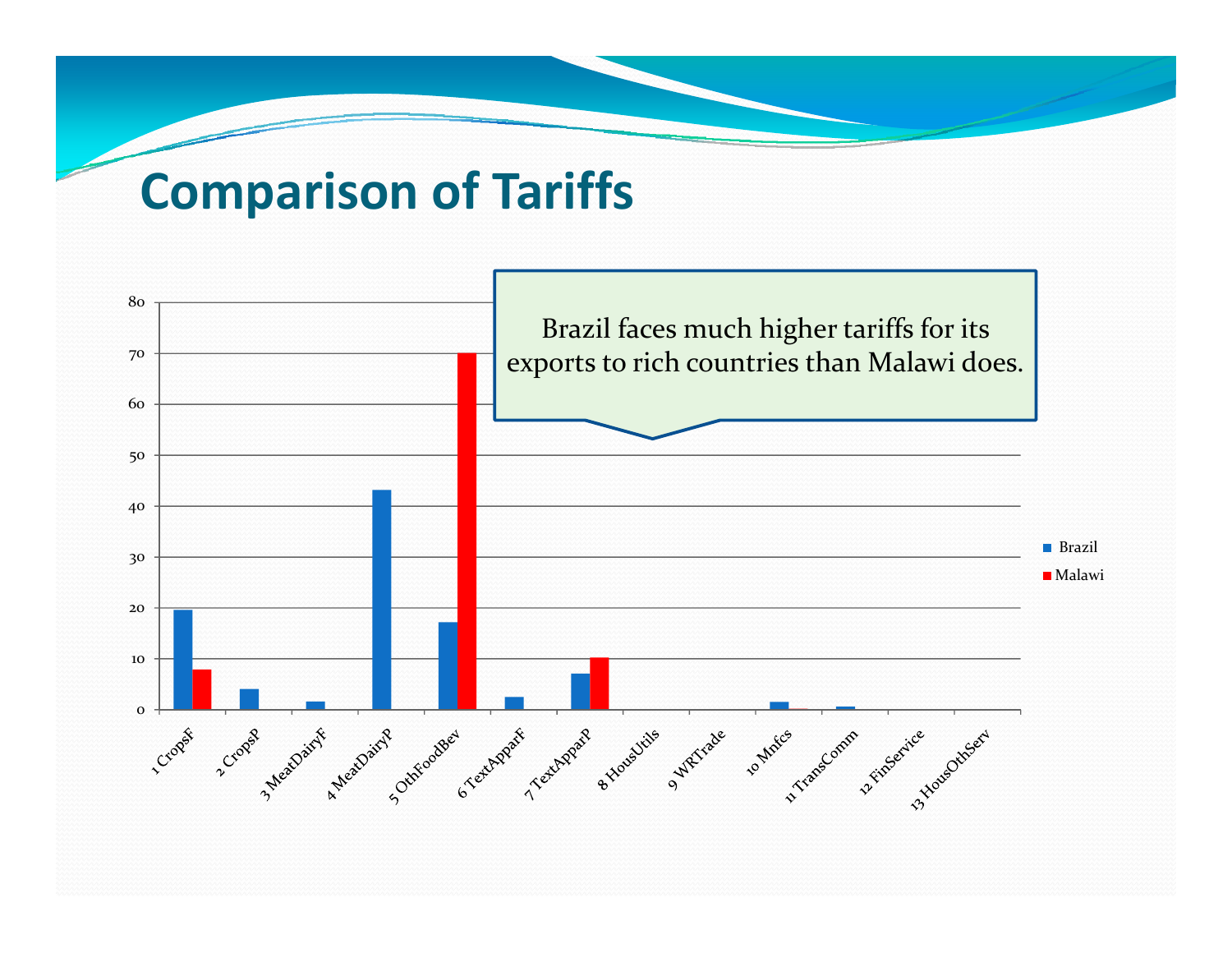### **Percentage change in exports to rich countries**

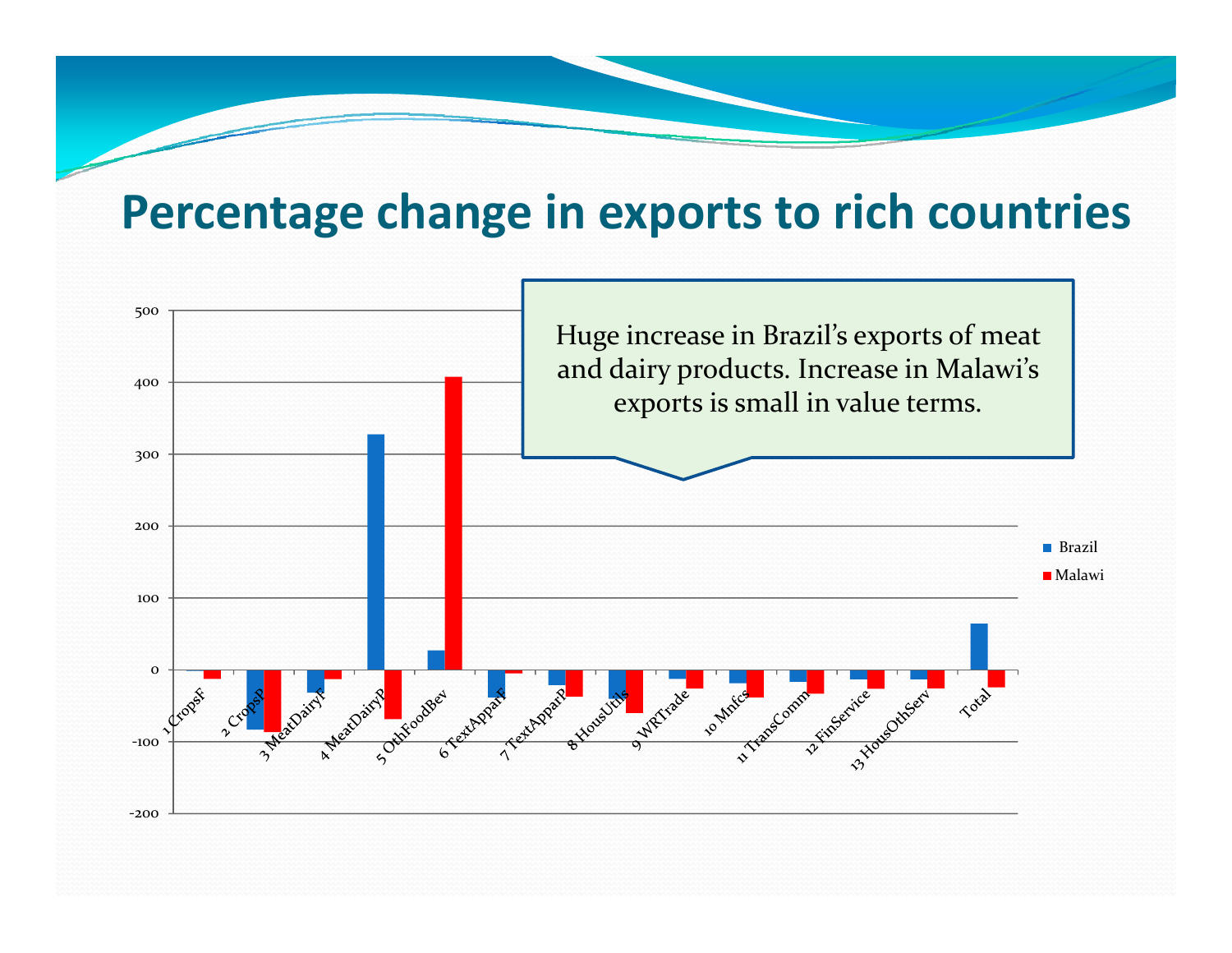# **Percentage change in earnings by factor**